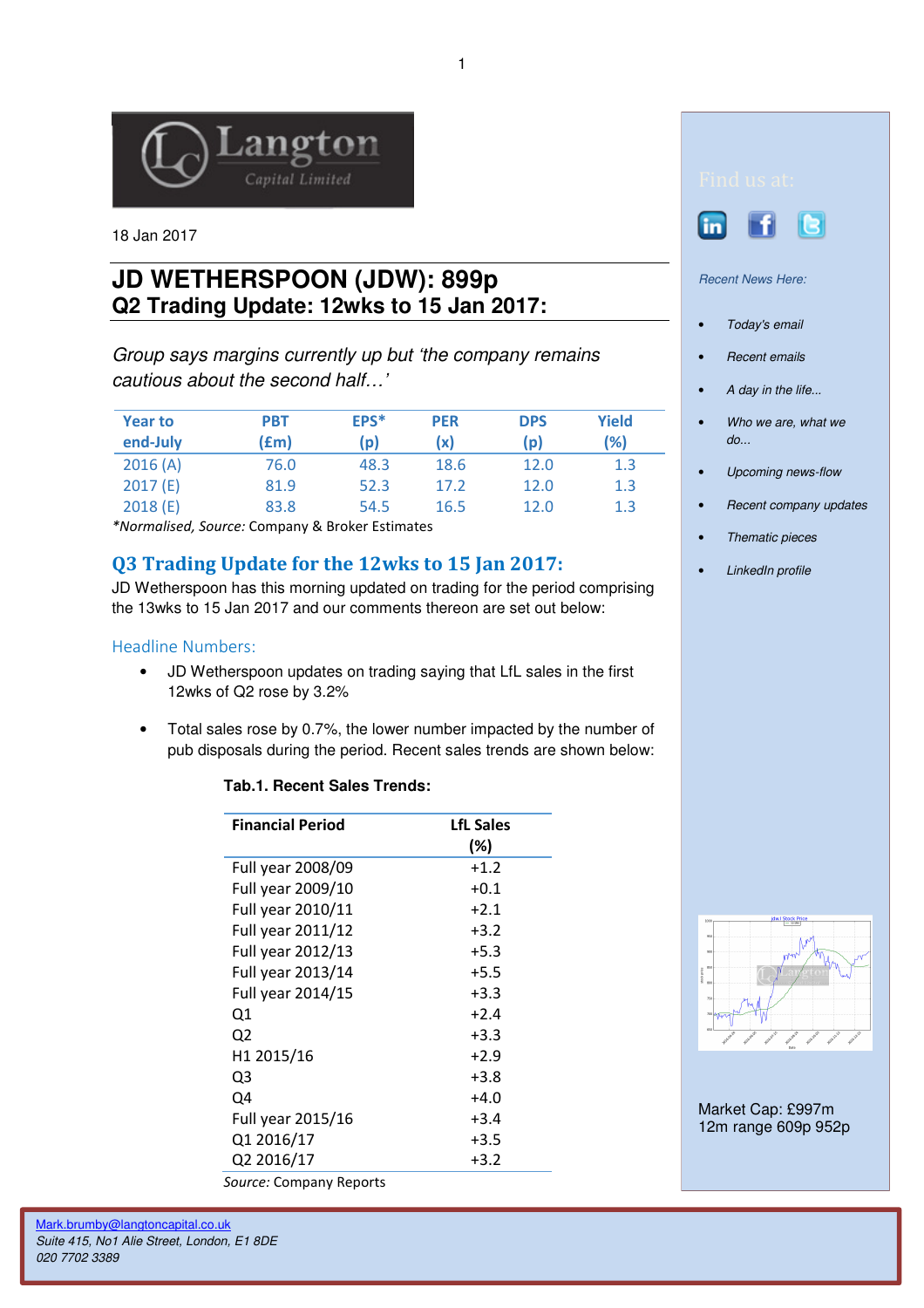#### More on Trading:

- JDW reports 'we expect the operating margin (before any exceptional items) for the half year ending 22 January 2017 to be around 8.0%, 1.7% higher than the same period last year.'
- Chairman JDW criticises economic commentators as having 'catastrophically poor judgement'
- He says 'the Company anticipates significantly higher costs in the second half of the financial year. On an annualised basis, these are expected to rise by about 4% for wages, by £7m for business rates and by £2m for the Apprenticeship Levy, in addition to cost increases at around the level of inflation in other areas.'
- He says 'as previously announced, the Company intends to increase the level of capital investment in existing pubs from £34m in 2015/6 to around £60m in the current year.'
- Mr Martin concludes 'in view of these additional costs and our expectation that like-for-like sales will be lower in the next six months'
- He says 'the Company remains cautious about the second half of the year' but adds 'nevertheless, as a result of modestly better-than-expected year-to-date sales, we currently anticipate a slightly improved trading outcome for the current financial year, compared with our expectations at the last update.'

#### Balance Sheet, Debt & Outlook:

- JDW reports it has opened two new pubs since the start of the financial year
- It has sold 21
- JDW adds 'we intend to open 10 to 15 pubs in the current financial year.'
- Re disposals, JDW comments 'we have now sold the majority of those pubs which had been put on the market in 2016, with a remaining small number which is either 'under offer' and going through the sales process or being marketed by our agents.'
- JDW says it 'remains in a sound financial position.'
- It says 'net debt at the end of this financial year is currently expected to be around £50m higher than the level at the last financial year end, partly as a result of the purchase of an increased number of freehold reversions.'

**Langton View:** JD Wetherspoon reports that the outcome for the current year should be 'slightly improved' versus its earlier predictions.

Margins are also higher in Q2 than they were a year ago and this should come as a relief to some.

LfL sales are currently good but will fall in Q3 and Q4. This is partly as a result of tough comps.

Overall, trading is perhaps slightly ahead of expectations but, as the group's shares have been strong, this may not be sufficient to push them higher.

The group's shares are trading at around 17x earnings which and look to be relatively fully-priced